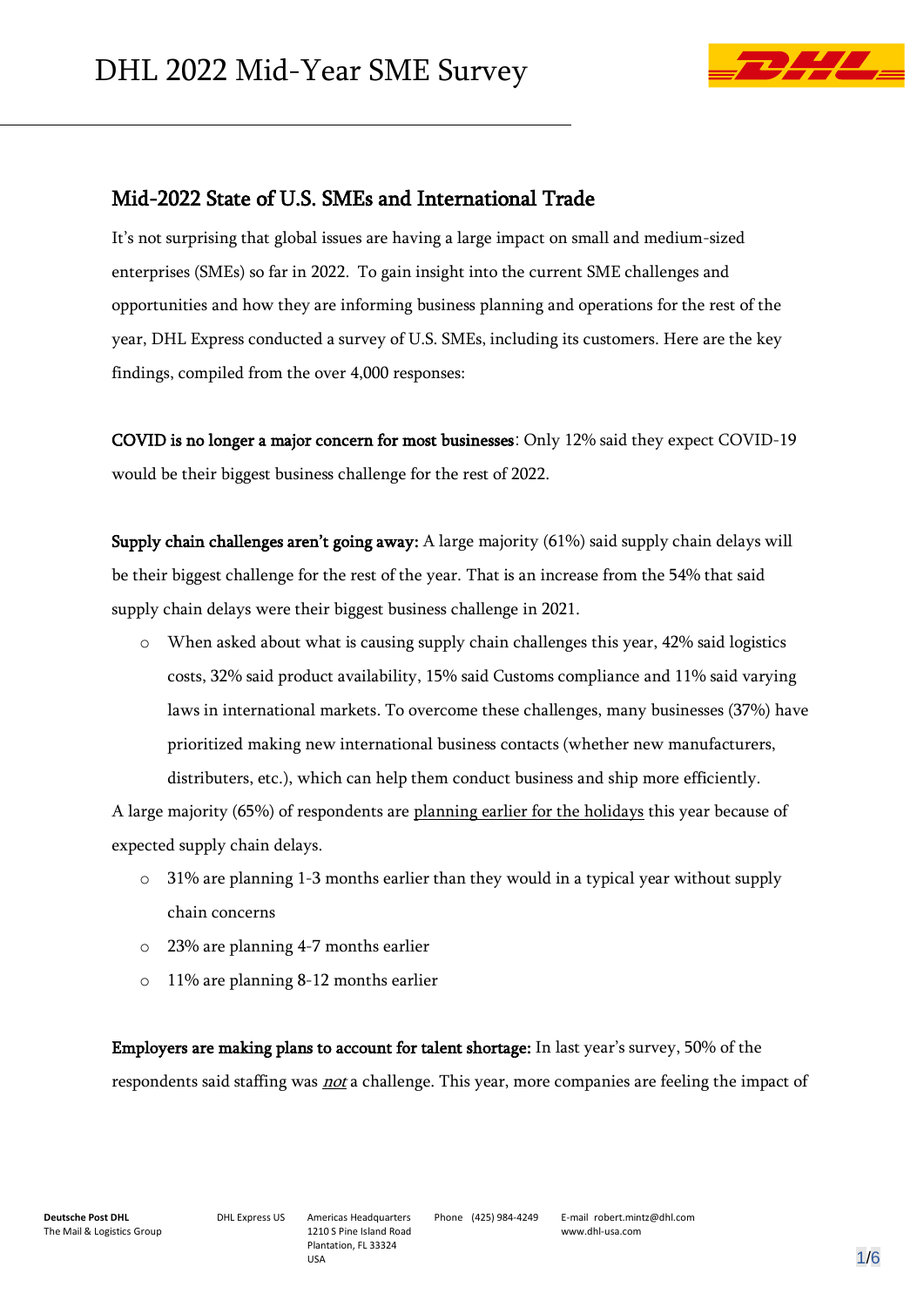

the "Great Resignation", with just 38% saying they are *not* impacted by the talent shortage. To address the talent shortage, nearly one-third of respondents have invested in employee perks/bonuses, 18% are investing in robotics and new tech, and 17% are investing in an online presence vs. brick & mortar.

Inflation is making international waves: 42% have experienced changes in their international sales due to inflation; 26% have seen a decrease in international sales as a result of inflation and 16% have seen an increase. However, 30% of respondents said they are unaffected by inflation.

Digital currency is not money in the bank...yet: Despite digital currency gaining popularity, 42% of respondents said their business will *never* accept it as payment. Still, a majority of respondents are either already accepting (11%) digital currencies, plan to accept it in 2022 (24%) or plan to accept it in the next 2-5 years (23%).

Overall, the survey findings suggest that while the worst of COVID-19 is (hopefully) behind us, issues caused by the pandemic, such as the supply chain delays, talent shortage and inflation are having a lasting effect on U.S. SMEs. Working with an experienced logistics partner like DHL, can help businesses navigate these challenges and capitalize on opportunities. DHL is dedicated to working closely with companies, and to creating custom-shipping solutions so they can begin, or continue to, expand their businesses beyond the U.S. borders.

See below for the full survey results. Follow @DHLUS on Twitter and Instagram for timely information and updates.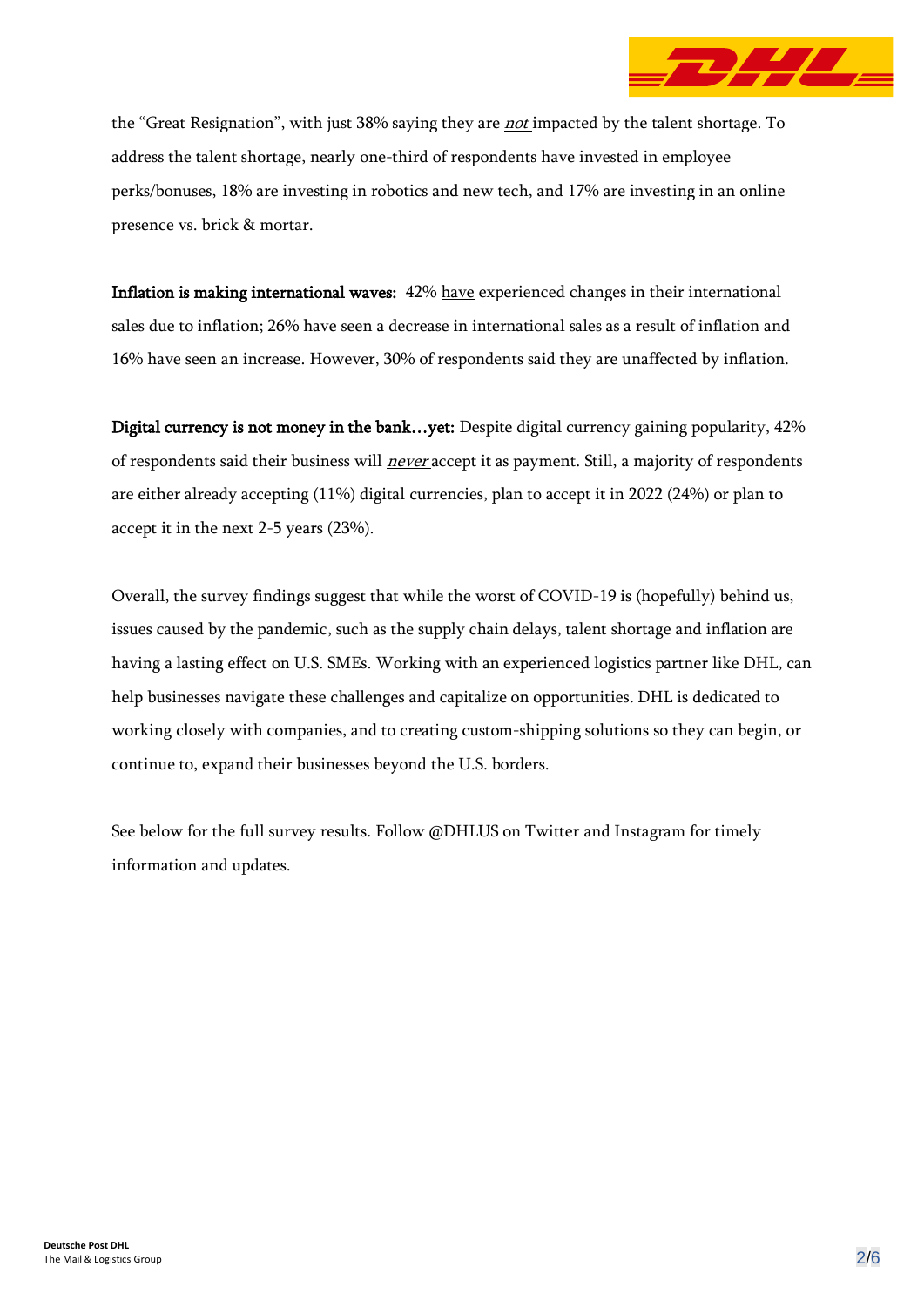

**Survey Questions** 



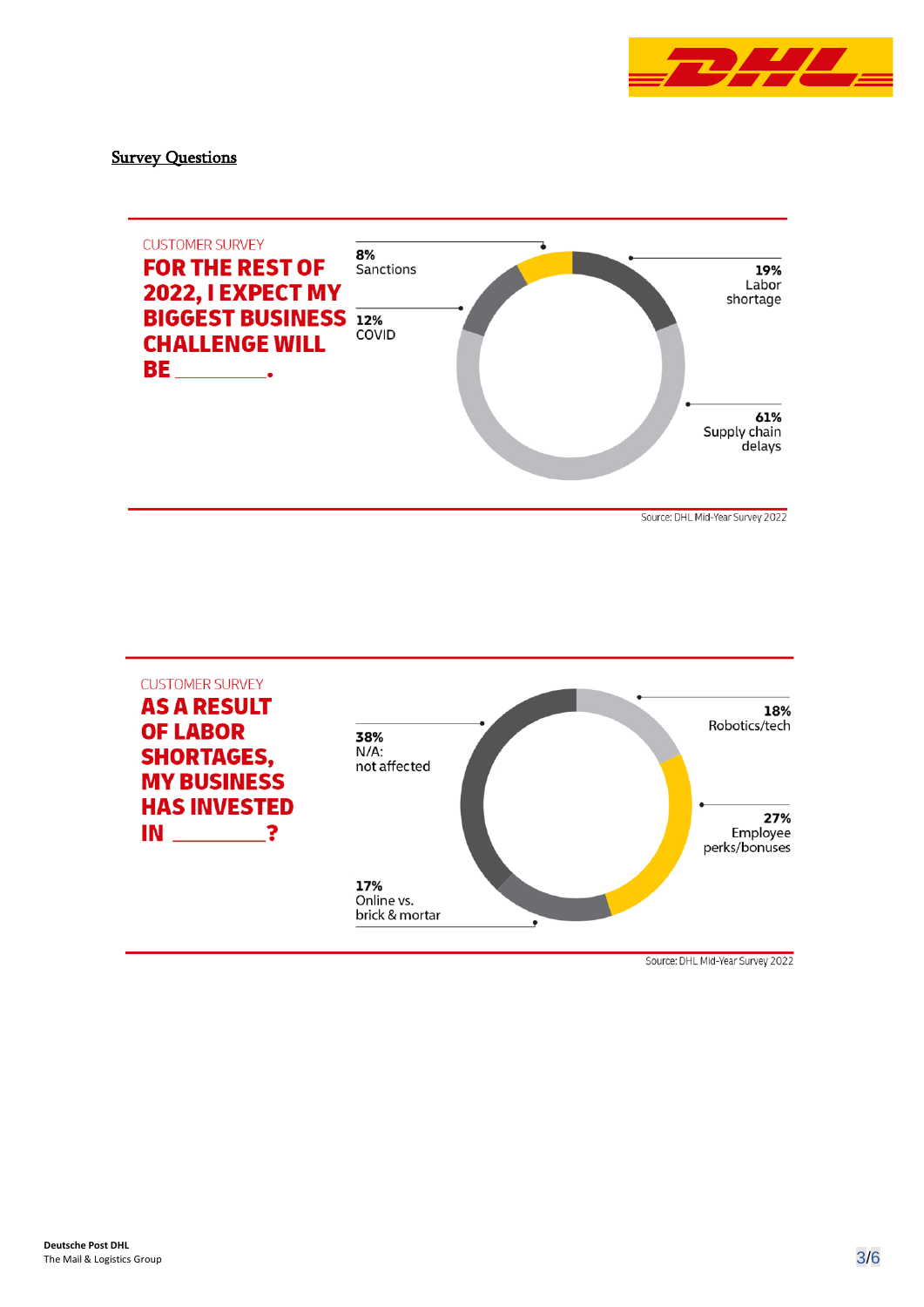



Source: DHL Mid-Year Survey 2022

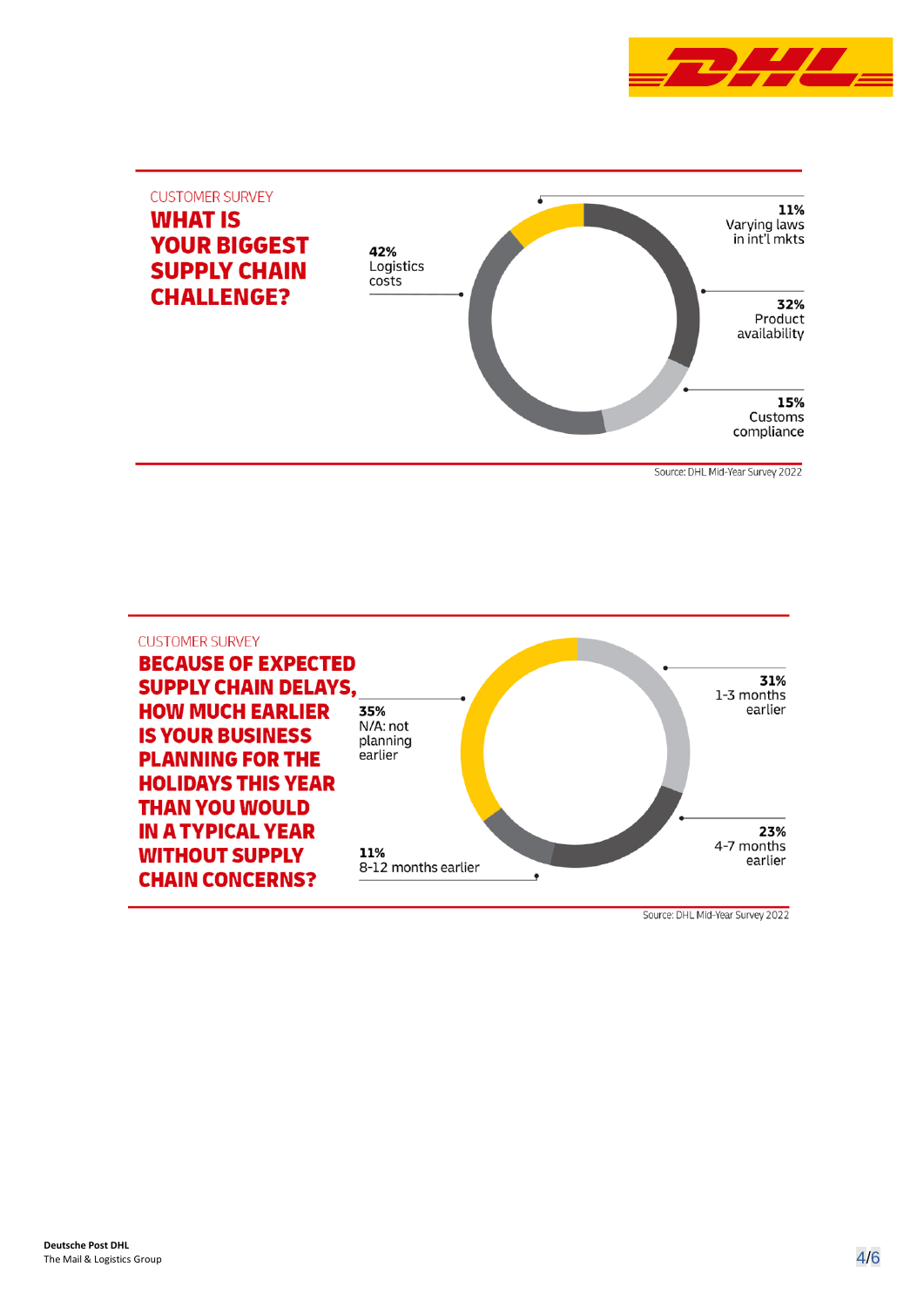